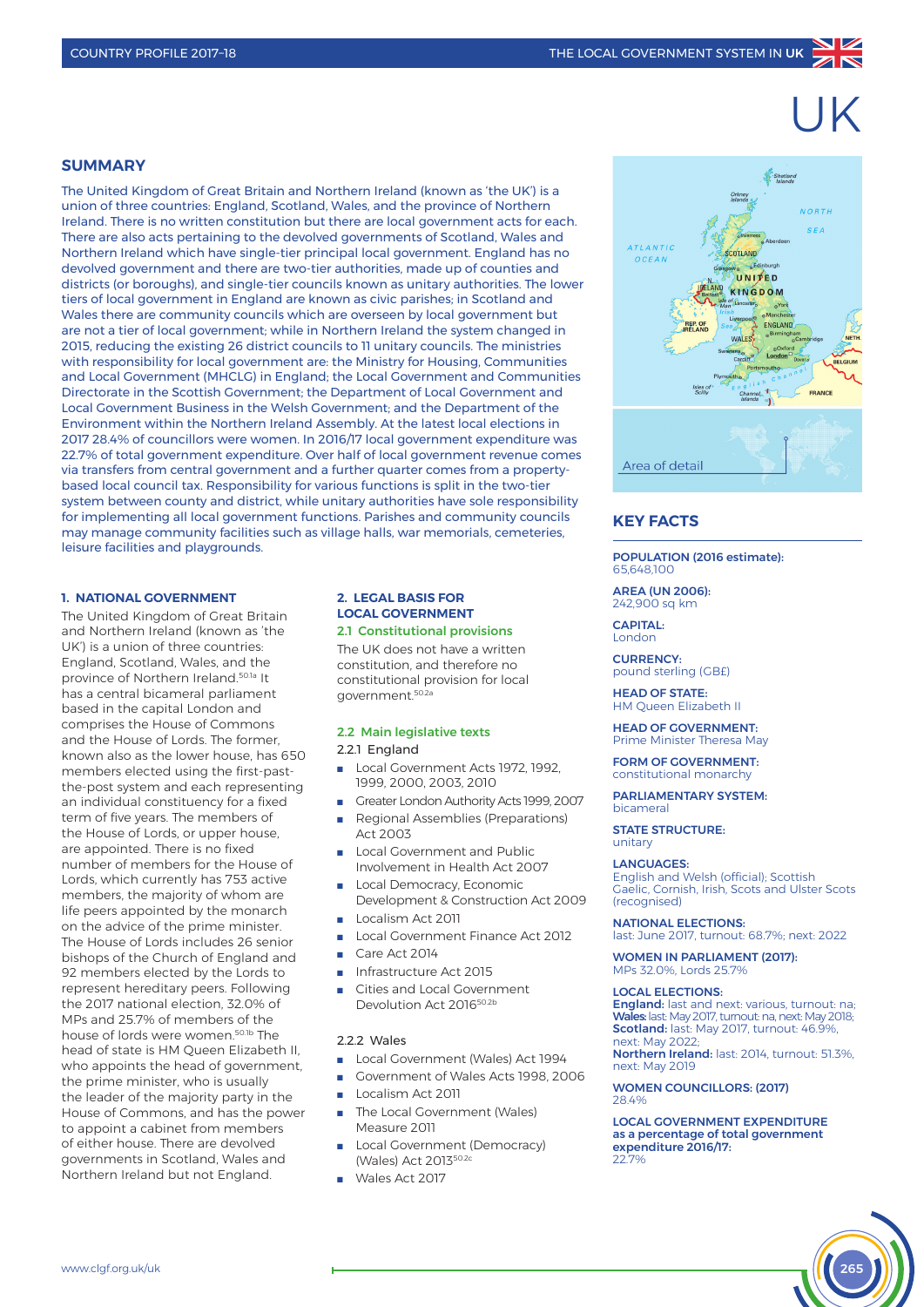#### 2.2.3 Scotland

- Local Government (Scotland) Acts 1973, 1994, 2003
- Scotland Act 1998
- Scottish Local Government (Elections) Act 2002
- <sup>n</sup> Local Governance (Scotland) Act 200450.2c

#### 2.2.4 Northern Ireland

- Local Government (Northern Ireland) Act 1972
- n Northern Ireland Acts 2000 and 2006
- Local Government (Northern Ireland) Order 2005
- Local Government Finance Act (Northern Ireland) 2011
- Local Government Act (Northern Ireland) 201450.2d

#### 2.3 Proposed legislative changes

No legislative changes are proposed.

#### 2.4 National urban policy

The UK does not have an explicit national urban policy, but since 2011 it has been actively engaged in decentralising urban policy through its City Deals for English cities and for some cities in the devolved administrations.

# **3. STRUCTURE OF LOCAL GOVERNMENT**

# 3.1 Local government within the state

Scotland, Wales and Northern Ireland each have a unitary, single-tier system of local government. England has a mixed system of either single-tier local government in the form of unitary authorities, London boroughs and metropolitan district councils; or two-tier local government with county councils as the upper tier and district or borough councils as the lower tier. In England, Wales and Scotland there are also smaller units of local representation, known as parishes in England and community councils in Wales and Scotland. However, these are not uniform and do not cover the whole population.

#### 3.2 Ministerial oversight

The government departments with primary policy responsibility for local government are: the Ministry for Housing, Communities and Local Government<sup>50.3k</sup> (MHCLG) for England; the Local Government and Communities Directorate50.3l in the Scottish Government; the Department for Local Government and Local Government Business<sup>50.4m</sup> within the Welsh Government; and the Department of the Environment<sup>50.3n</sup> within the Northern Ireland Assembly. The ministers with local government portfolios are responsible for local government legislation and the monitoring of policy implementation. Within this framework, local authorities are independently elected, autonomous bodies largely independent of central government. Central government does not have the power to intervene in their day-to-day affairs except where specific provision has been made in an Act (see below).

In England, the relevant minister has powers of intervention under the Local Government Act 1999 'where there are serious failures in the delivery of certain local services'. In extreme cases the minister may direct a local authority to take action, including the transfer of responsibilities to another authority or third party. A similar range of powers is also available via their nation-specific Acts to the Scottish, Welsh and Northern Irish ministers responsible for local government.

#### 3.3 Council types

In England, areas outside London either have a single-tier unitary authority, or a two-tier system comprising a larger county authority and smaller district or borough councils. London has 32 borough councils and the City of London Corporation, as well as a further strategic authority, the Greater London Authority. In Scotland, Northern Ireland and Wales, there are single-tier unitary authorities.

#### 3.3.1 Devolved national government: The devolved administrations of

Scotland, Wales and Northern Ireland can be considered the uppermost level of regional self-governance, even though they are not referred to as local governments. The first ministers of Scotland and Wales are nominated by their parliament and assembly respectively and appoint their own cabinets.

| <b>Region</b>           | Parliament/<br>assembly<br>(members) | <b>County</b><br>councils | <b>Districts</b>         | <b>Unitary</b><br><b>authorities</b> | <b>Total local</b><br><b>authorities</b> | Parish/<br>community<br>councils | <b>Total</b><br>councillors<br>(all levels) | <b>Population</b><br>(2011 Census) | <b>Population</b><br>2016 est. | % rural<br>2011 |
|-------------------------|--------------------------------------|---------------------------|--------------------------|--------------------------------------|------------------------------------------|----------------------------------|---------------------------------------------|------------------------------------|--------------------------------|-----------------|
| <b>North East</b>       | $\circ$                              | $\mathbf{I}$              | 5                        | $\overline{1}$                       | 12                                       | na                               | na                                          | na                                 | na                             | 18.4            |
| North West              | $\circ$                              | $\overline{4}$            | 33                       | 6                                    | 41                                       | na                               | na                                          | na                                 | na                             | 10.6            |
| Yorkshire and Humber    | $\circ$                              | $\overline{3}$            | 16                       | 5                                    | 22                                       | na                               | na                                          | na                                 | na                             | 17.5            |
| <b>East Midlands</b>    | $\circ$                              | 5                         | 36                       | 4                                    | 35                                       | na                               | na                                          | na                                 | na                             | 26.7            |
| <b>West Midlands</b>    | $\circ$                              | $\overline{4}$            | 19                       | 4                                    | 33                                       | na                               | na                                          | na                                 | na                             | 15.1            |
| East                    | $\circ$                              | 5                         | 41                       | 6                                    | 52                                       | na                               | na                                          | na                                 | na                             | 28.9            |
| London                  | $\circ$                              |                           |                          | 32                                   | 32                                       | na                               | 1,851                                       | na                                 | na                             | 0.2             |
| South East              | $\circ$                              | 6                         | 51                       | 11                                   | 74                                       | na                               | na                                          | na                                 | na                             | 10.4            |
| South West              | $\circ$                              | 5                         | 28                       | 10                                   | 40                                       | na                               | na                                          | na                                 | na                             | 31.6            |
| <b>England</b>          | $\mathbf{o}$                         | 33                        | 201                      | 87                                   | 351                                      | $-9,000$                         | 18,100                                      | 53,012,456                         | na                             | 17.7            |
| <b>Northern Ireland</b> | (108)1                               | -                         | $\qquad \qquad -$        | 11                                   | 11                                       |                                  | 462                                         | 1,810,863                          | na                             | $-34.0$         |
| <b>Scotland</b>         | (129)1                               | $\overline{\phantom{a}}$  | $\overline{\phantom{a}}$ | 32                                   | 32                                       | $-1,200$                         | 1,227                                       | 5,295,403                          | na                             | 17.7            |
| <b>Wales</b>            | (60)1                                | -                         | $\overline{\phantom{0}}$ | 22                                   | 22                                       | 735                              | 1,264                                       | 3,063,456                          | na                             | 32.8            |
| <b>TOTAL</b>            | 3                                    | 33                        | 201                      | 145                                  | 416                                      | $-10,930$                        | 21,053                                      | 63,181,775                         | 65,648,100                     | 20.4            |

#### Table 50.1a Distribution of councils and population

*a) excluding City of London Corporation b) excluding Isles of Scilly c) not including assembly/parliament members. Sources: 2011 Census50.3a compiled by CLGF from communication with the LGA and NILGA, the Governments of Scotland & Wales & references 50.3d-j*

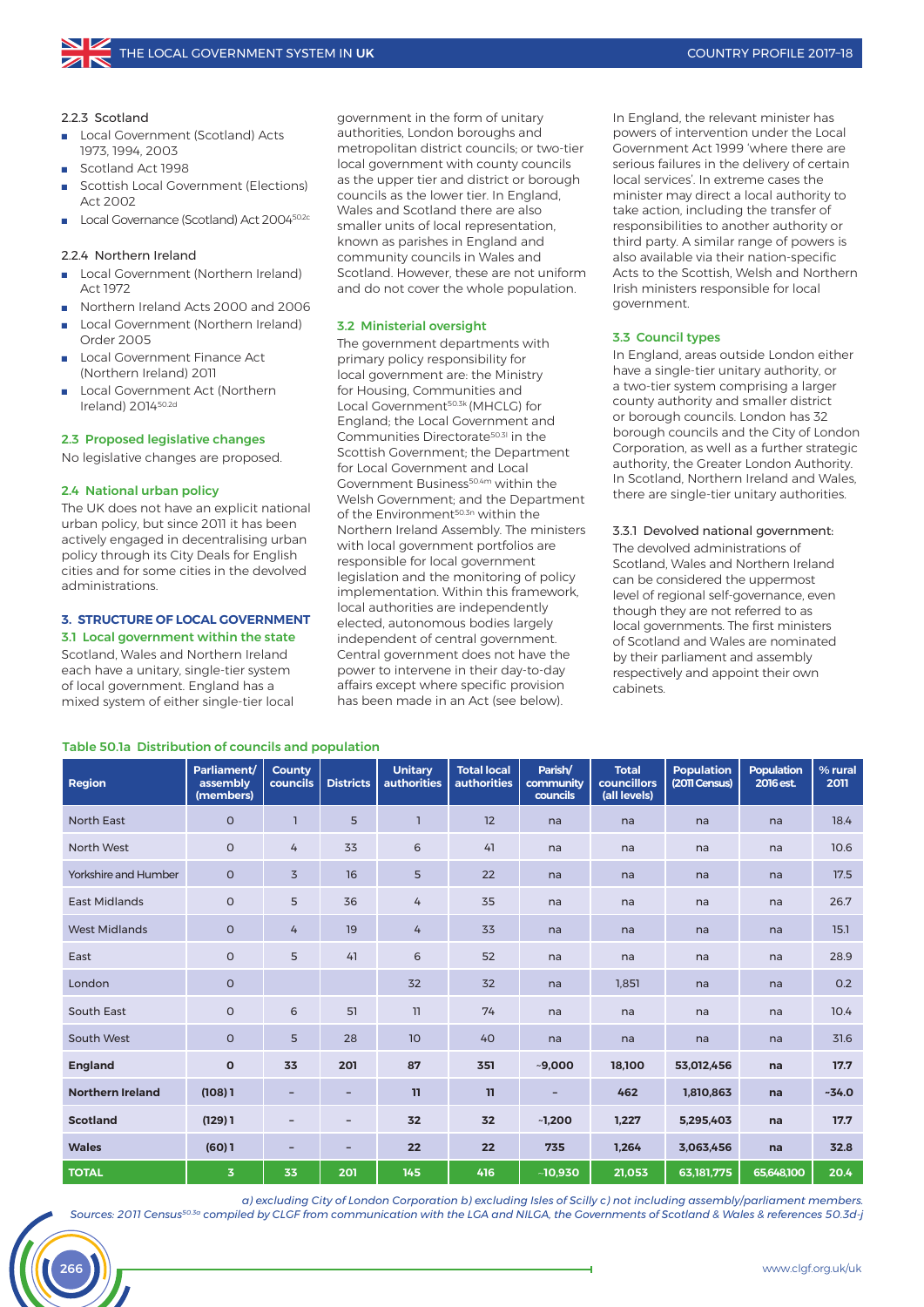In the Northern Ireland Assembly, the first minister and deputy first minister and ten further ministers are nominated by the political parties of the Northern Ireland Assembly in accordance with their relative numerical representation. The posts of departmental ministers are allocated to parties based on the d'Hondt system, by reference to the number of seats each party has in the assembly. England does not have an exclusive legislature and is governed directly by the UK parliament in London.

3.3.2 Regional governance: In England there are nine combined authorities, of which six have directly elected mayors plus the Greater London Authority. Those combined authorities (CAs) with directly elected mayors are: Cambridgeshire and Peterborough CA, Greater Manchester CA, Liverpool City Region CA, Tees Valley CA, West Midlands CA, and the West of England CA; and those without directly elected mayors are the North East CA, West Yorkshire CA and Sheffield City Region CA which is due to hold a mayoral election in 2018. The Greater London Authority is a regional strategic body headed by the directly elected Mayor of London, with an elected assembly, and is responsible for matters such as transport, culture, planning and development.

3.3.3 The county and district/borough: council system is two-tiered and exists in some parts of England. Counties are either metropolitan, ie including a large city such as Leeds or Birmingham, or non-metropolitan. There are currently 33 county councils. The number of lowertier councils within the county area varies depending on the size, geography and specific requirements of the area. Responsibilities for the county-wide area are shared between county councils and the lower tiers, known as district or borough councils. County councils lead on county-wide policy and strategy, but implementation of some services is shared between the two. District/ borough councils have limited policy responsibility within their localised functions and manage a discrete set of services. Councillors are directly elected and serve a term of four years.

3.3.4 Unitary, metropolitan and London borough councils: operate within a unitary structure in all four countries of the UK, and have the combined areas of responsibility of the county and district councils. In 2007, 16 English county councils and their lower tiers, wishing to better align their service provision and share back-office functions, made a bid to become unitary authorities as part of a structural review of council demarcations.

Not all bids were successful but nine new county-wide unitary authorities were created in 2009. There are additionally 33 London boroughs, including the City of London, and these are not subordinate to the Greater London Authority.

3.3.5 Parishes and community councils: are the lowest tier of local government in England, Wales and Scotland; however there are no equivalent bodies in Northern Ireland. Within the local government system, there are over 10,000 civic parishes in England (these should be distinguished from ecclesiastical parishes). Civic parishes cover only approximately one-third of the population of England and there are currently no parishes in London. The Local Government and Public Involvement in Health Act 2007, however, does allow for the establishment of parish councils in London. As a sphere of local government they are elected bodies with limited discretionary powers and rights. No part of England is obliged to have a parish council. The Local Government Act 1972 requires a parish meeting to take place in all parishes. A parish meeting is a distinct legal entity from a parish council. It must hold two meetings per year, one of which must take place between 1 March and 1 June. A parish with a population of over 300 may choose to constitute a separate parish council, but it is under no obligation to do so. Where a parish council exists, the parish meeting must take place once a year between 1 March and 1 June; and the parish council must meet, separately, at least once per year (Local Government Act 1972, sections 9-19). In Wales, there are 735 community councils which play an administrative role and, as in England, they do not cover the whole of the Welsh population. In Scotland community councils are the lowest tier of statutory representation. Their primary purpose is to ascertain the views of the community and express them to the local authority and other public bodies. Many community councils also involve themselves in a wide range of other activities including fundraising, organising community events, undertaking environmental and education projects and much more.

There are over 1,200 community councils in Scotland, all of which are composed of elected volunteers from the community. Community councils were created by the Local Government (Scotland) Act 1973. The Act required local authorities to introduce community council schemes for their area and outlined various arrangements for them including elections, meetings, boundaries and finance. Local authorities have statutory oversight of community councils and, in consultation with their community

councils, the freedom to tailor schemes to the particular circumstances of their area. Community councils receive local authority funding for administrative costs, the level of which is at the discretion of the local authority. Community councils can also obtain grants from other sources for specific initiatives. Local authorities and other bodies consult with community councils on issues affecting the community. These issues depend to a large extent on what is important to each community. However, local authorities are required to consult community councils on planning applications as well as new premises licence applications or applications to substantially change the use of premises. Many also choose to involve community councils in the community planning process.

#### **4. ELECTIONS**

#### 4.1 Recent local elections50.4a

4.1.1 England: Local elections usually take place within a four-year cycle. There are various models which councils use within the four-year cycle. Some elect by thirds, which means a third of the councillors are elected in three out of the four years and no election occurs in the fourth year. Some councils elect by halves where half of councillors are elected every two years. Other local authorities, such as the London boroughs, elect all of their councillors every four years. The turnout for all local elections held in England in 2017 was less than 29%.

4.1.2 Wales : The last local council elections for all 22 Welsh authorities were held in 2017; turnout was unavailable. The next local council elections will be held in 2020.

4.1.3 Scotland: In Scotland the last council elections for all 32 authorities were held in 2017, with a turnout of 46.9%. The next elections will take place in 2022.

4.1.4 Northern Ireland: The last local government elections in Northern Ireland were held in 2014, with a turnout of 51.3%. Councillors were elected to the 11 new councils, which operated in shadow form until the reformed system came into operation on 1 April 2015. The next elections are due in 2019.

#### 4.2 Voting system

At present all councillors are elected for four years in England, Wales and Northern Ireland, and five years in Scotland, all using the first-past-the-post system, except in multi-member constituencies in Scotland and Northern Ireland where election is by single transferable vote. Registered voters must be over 18 years, except in Scotland where franchise has been extended to 16 year olds; a resident of the local authority and a citizen of the UK, the European Union or a Commonwealth country.

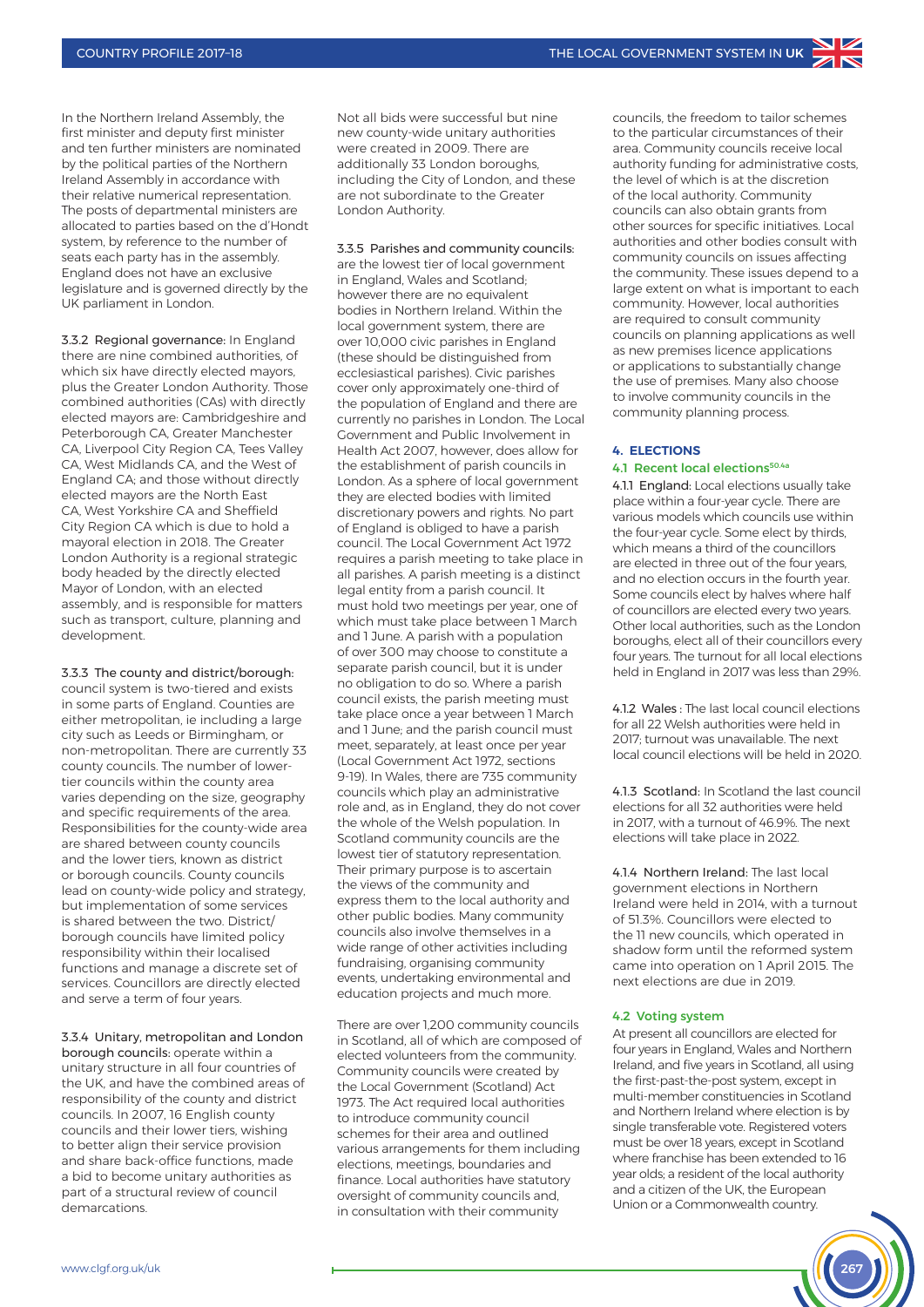#### 4.3 Elected representatives

Councillors are elected for four years to represent their constituent wards at district or borough level, and divisions at county level. The number of councillors per ward or division is: England: one or two per county council, three for metropolitan districts, and one to three for all other authorities, depending on the population; Wales: one to five councillors per ward or division; Scotland: three or four councillors per ward or division for unitary authorities; and in Northern Ireland: five to seven councillors per ward or division. Any person who is 18 and is eligible to vote may stand for election. Local authorities in England can adopt one of three systems: a directly elected executive mayor and cabinet; a leader and cabinet; or alternative arrangements which are only available to small shire authorities in two-tier areas. The electorate is consulted on which option it wishes to adopt. Any model involving a directly elected mayor must be approved in a binding referendum. The position is similar in Wales, except 'alternative arrangements' are no longer an option. A non-statutory approach has been adopted in Scotland resulting in councils adopting one of three forms: streamlined committee structures, cabinet-style executives or locally-devolved structures. In England the Localism Act enables councils to choose whether or not they wish to return to a committee system of governance. It also allows certain councils to hold referenda on whether they wish to have a directly elected mayor as leader of the council.

#### 4.4 Women's representation

In the 2014-17 election period, 28.4% (1,511/5,328) of councillors were women, down from approximately 31% in 2007- 11. In the 2017 local council elections in England, 28.6% (681/2,385) of elected councillors were women. This includes 28.6% (511/1,787) county councillors, 28.2% (153/543) unitary authority councillors and 30.9% (17/55) metropolitan councillors. Whilst in Wales in the 2017 local elections, 28.6% (359/1,254) of councillors were women. Following the most recent local elections in Northern Ireland in 2014, 25.1% of councillors were women. The council with the highest proportion of women councillors was Belfast City Council with 31.7% (19/60). In 2010, 31% of local authority councillors in England were women. The proportion of female councillors was greatest in London boroughs (36.4%) and metropolitan districts (32.8%), and lowest in shire counties (24.6%)<sup>50.4c</sup>. In Scotland, the percentage of female councillors elected in 2012 was 23.9%, and of the 32 council leaders in Scotland three are female. After elections in 2012, women held 28% of the council seats in Wales and 5% of council leaders were women. In Northern Ireland in 2014, 25% (116) of councillors and 36.4% (4/11) of mayors were women.

#### **5. SYSTEMS FOR COMMUNITY INVOLVEMENT** 5.1 Legal requirement

The Local Government Act 1999 requires councils in England and Wales to carry out consultation with residents for the continuous improvement of service provision. Local authorities are required to give public notice of all planning applications and residents are invited to comment on planning proposals. The Local Government in Scotland Act 2003 requires that local authorities demonstrate open consultation arrangements and a responsive ongoing dialogue with their communities. Additionally, in England and Wales the Localism Act gives residents the power to instigate local referenda on any local issue and the power to veto excessive council tax increases. Voluntary and community groups will also have the right to challenge local authorities over their services. The Local Government Act (Northern Ireland) requires councils to undertake community planning to strengthen community engagement.

#### 5.2 Implementation

Councils throughout the UK are experimenting with ways to enhance citizen participation in the democratic decision-making process. In England and Wales, councils have consulted their citizens during the preparation of their annual budgets using a range of techniques including travelling roadshows, referenda, citizen panels and/or business consultation.

#### 5.3 ICT use in citizen engagement

The Local E-government Programme is a partnership between councils in England and Wales and the MHCLG which has brought about major changes in the quality and accessibility of services. The range of online services now available includes submitting a planning application, renewing library books, calculating benefit entitlements, checking your council tax balance, reporting anti-social behaviour and applying for a school place. Many councils are also using various online tools and solutions to help them engage better with residents and local businesses including: online participatory budget exercises; online consultations; online blogs, articles and news items; use of social media channels to seek out views and issues; and use of social media to promote events to engage residence and drive up voter registration. In 2012, the Scottish Government, in partnership with the public sector in Scotland, which includes local government, published a vision document entitled 'Scotland's Digital Future: Delivery of Public Services'. This sets out its ambitions for digital public services in Scotland and is supported by the local government ICT strategy as outlined in the document 'Delivering Better Services for

Communities'. To date there is no similar initiative in Northern Ireland.

#### **6. ORGANISED LOCAL GOVERNMENT**

National local government associations exist as voluntary membership organisations in each of the four countries of the UK. The Local Government Association (LGA) covers all local authorities in England and Wales, the latter through the Welsh Local Government Association (WLGA), which is a constituent part of the LGA but retains full autonomy in dealing with Welsh affairs. In Scotland, the Convention of Scottish Local Authorities (COSLA) represents 28 of the 32 Scottish local authorities; the remaining four councils are now represented by the Scottish Local Government Partnership (SLGP). The Northern Ireland Local Government Association (NILGA) represents local councils in Northern Ireland, while London Councils represents the 32 London boroughs and the City of London. Among lower-level councils, the National Association of Local Councils (NALC) represents over 80% of the community, parish and town councils in England and Wales, providing specialist advice and dealing with national issues. There are also 52 affiliated county associations providing more general support. In Wales most town and community councils are members of One Voice Wales.

#### **7. INTERGOVERNMENTAL RELATIONS**

In England a 'Central–Local Partnership' was established in 1997 between central government and the LGA, aiming to 'strengthen and sustain local elected government in England'. The partnership agreement establishes working arrangements and commits both partners to consulting one another on issues of common concern. Wales has established a statutory Partnership Council comprising the Welsh Government and local government representatives. In Scotland, the Scottish Government and COSLA work in partnership around shared policy priorities and outcomes. NILGA has been given recognition from the Northern Ireland Assembly.

#### **8. MONITORING SYSTEMS**

Financial supervision, including the examination of local authority procurement practices, is coordinated by the following authorities: the Accounts Commission for Scotland; the Wales Audit Office; and the Local Government Auditor in Northern Ireland. In England, the system is different. The UK government has reduced the extent of monitoring and inspection for councils in England. Until 31 March 2015 the Audit Commission was responsible for the monitoring and inspection of councils in England. Under the Local Audit and Accountability Act 2014 it was closed in order to empower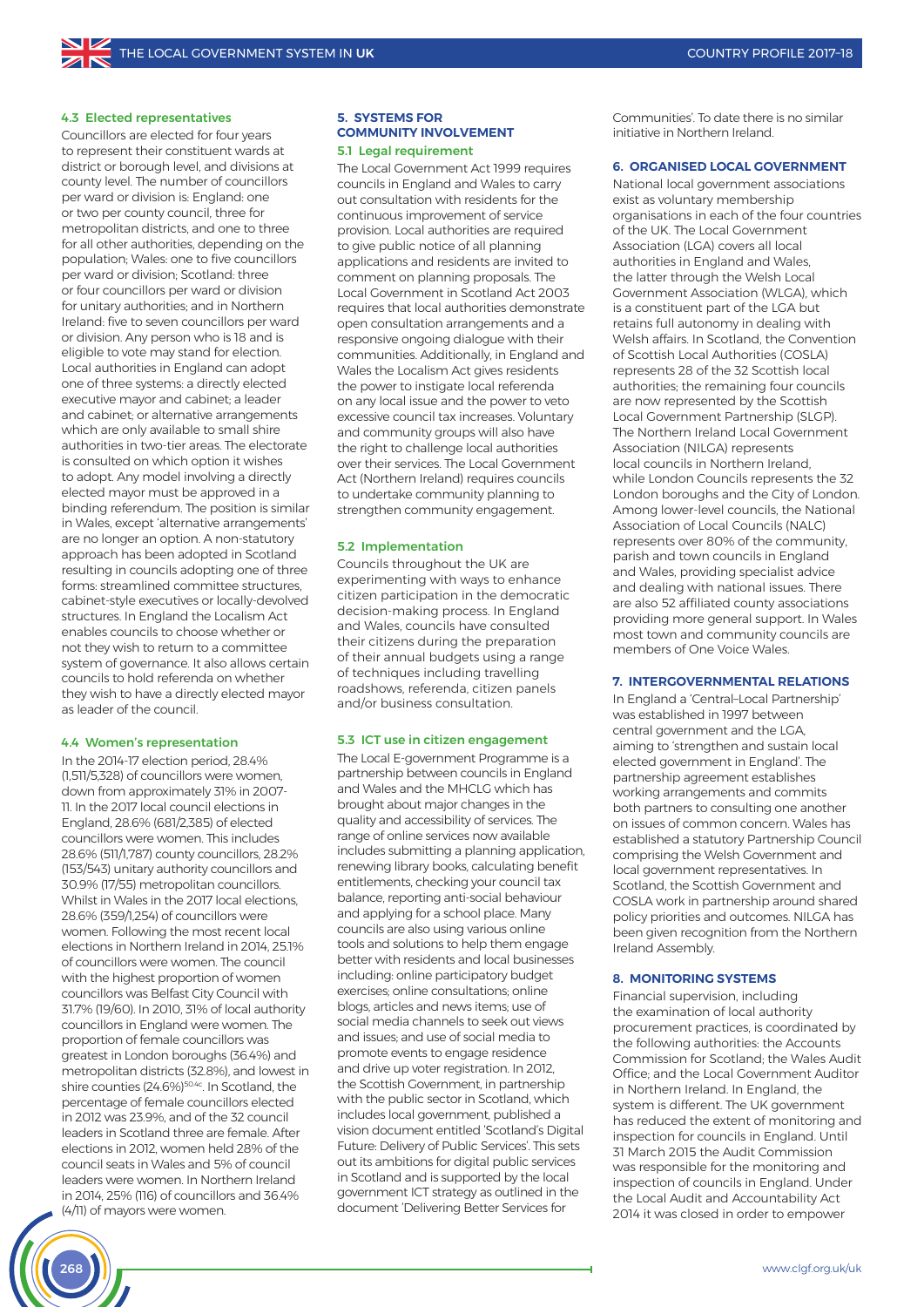# Table 50.1b Women councillors elected in the last three election periods UK 2007–2017

| <b>Election</b>                                |        | 2007-11 | 2012-15 |          | 2014-17 |       |  |
|------------------------------------------------|--------|---------|---------|----------|---------|-------|--|
| All Councillors in the UK                      | #      | %       | $\#$    | %        | $\#$    | %     |  |
| All female councillors in the UK               | na     | ~31     | na      | na       | 1,511   | 28.4  |  |
| All male councillors in the UK                 | na     | na      | na      | na       | 3,817   | 71.6  |  |
| <b>Total councillors in the UK</b>             | na     | 100.0   | na      | 100.0    | 5,328   | 100.0 |  |
| Total councillors in England*                  | $\#$   | %       | #       | %        | $\#$    | %     |  |
| <b>Female councillors in England</b>           | 5,545  | 30.6    | 5,748   | 31.7     | 681     | 28.6  |  |
| Male councillors in England                    | 12,584 | 69.4    | 12,363  | 68.3     | 1,704   | 71.4  |  |
| <b>Total councillors in England*</b>           | 18,129 | 100.0   | 18,111  | 100.0    | 2,385   | 100.0 |  |
| <b>Councillors in Wales*</b>                   | $\#$   | %       | #       | %        | $\#$    | %     |  |
| <b>Female councillors in Wales</b>             | na     | na      | na      | $-28$    | 359     | 28.6  |  |
| Male councillors in Wales                      | na     | na      | na      | $-72$    | 895     | 71.4  |  |
| <b>Total councillors in Wales*</b>             | na     | 100.0   | na      | 100.0    | 1,254   | 100.0 |  |
| <b>Councillors in Scotland</b>                 | #      | %       | #       | %        | $\#$    | %     |  |
| <b>Female councillors in Scotland</b>          | na     | 21.8    | $-297$  | 24.3     | 355     | 28.9  |  |
| Male councillors in Scotland                   | na     | 78.2    | $-923$  | 75.7     | 872     | 71.1  |  |
| <b>Total councillors in Scotland</b>           | 1,222  | 100.0   | 1,223   | 100.0    | 1,227   | 100.0 |  |
| Councillors in Northern Ireland                | #      | %       | #       | %        | $\#$    | %     |  |
| Female councillors in Northern Ireland         | na     | na      | na      | na       | 116     | 25.1  |  |
| Male councillors in Northern Ireland           | na     | na      | na      | na       | 346     | 74.1  |  |
| <b>Total councillors in Northern Ireland</b>   | na     | 100.0   | na      | 100.0    | 462     | 100.0 |  |
| All mayors/council leaders in the UK           | #      | %       | #       | %        | $\#$    | %     |  |
| Female mayors/council leaders in the UK        | na     | na      | na      | na       | na      | ~17   |  |
| Male mayors/council leaders in the UK          | na     | na      | na      | na       | na      | $-87$ |  |
| Total mayors/council leaders in the UK         | na     | 100.0   | na      | 100.0    | na      | 100.0 |  |
| Mayors/council leaders in England              | #      | %       | #       | %        | #       | %     |  |
| Female mayors/council leaders in England       | na     | na      | na      | na       | na      | na    |  |
| Male mayors/council leaders in England         | na     | na      | na      | na       | na      | na    |  |
| <b>Total mayors/council leaders in England</b> | na     | 100.0   | na      | 100.0    | na      | 100.0 |  |
| Mayors/council leaders in Wales                | #      | %       | $\#$    | %        | $\#$    | %     |  |
| Female mayors/council leaders in Wales         | na     | na      | na      | $\sim$ 5 | 4       | 18.1  |  |
| Male mayors/council leaders in Wales           | na     | na      | na      | ~105     | 18      | 81.8  |  |
| <b>Total mayors/council leaders in Wales</b>   | na     | 100.0   | na      | 100.0    | 22      | 100.0 |  |
| Council leaders in Scotland                    | #      | %       | #       | %        | $\#$    | %     |  |
| Female council leaders in Scotland             | 4      | 6.3     | 6       | 18.2     | 7       | 20.6  |  |
| Male council leaders in Scotland               | 60     | 93.8    | 27      | 81.8     | 27      | 79.4  |  |
| <b>Total council leaders in Scotland</b>       | 64     | 100.0   | 33      | 100.0    | **34    | 100.0 |  |
| Mayors/council leaders in Northern Ireland     | #      | %       | #       | %        | $\#$    | %     |  |
| Female mayors/council leaders Northern Ireland | na     | na      | na      | na       | na      | na    |  |
| Male mayors/council leaders Northern Ireland   | na     | na      | na      | na       | na      | na    |  |
| Total mayors/council leaders Northern Ireland  | na     | 100.0   | na      | 100.0    | na      | 100.0 |  |

*Source: Compiled by CLGF from communication with the Govts of Wales and Scotland, the LGA and NILGA and the Fawcett Society/LGiU 2016 \* For England and Wales, the figures are the number of councillors elected that year (2017) \*\*two councils in Scotland have 2 co-leaders*

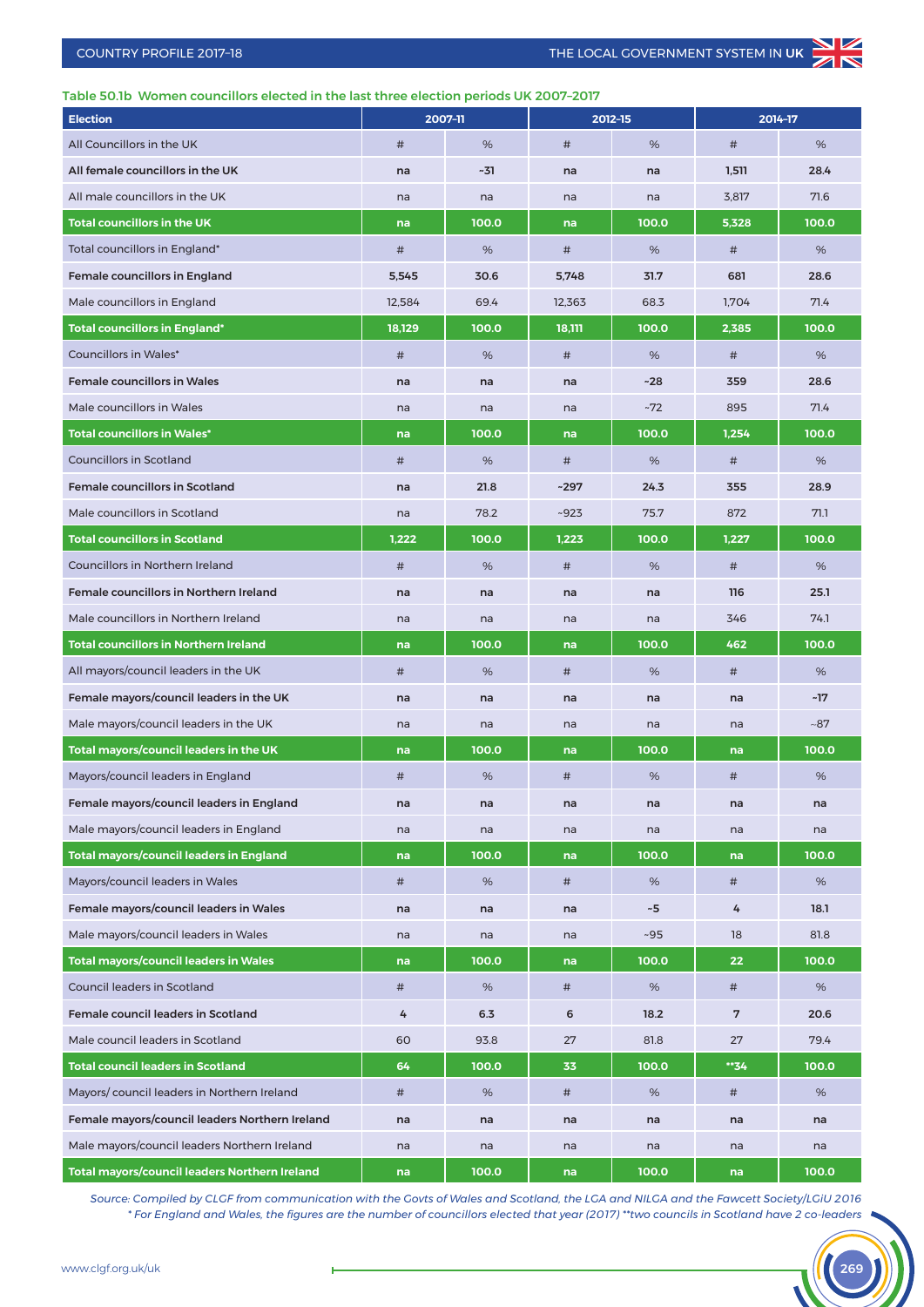councils to appoint their own auditors and for local government to be primarily accountable for its performance to its electorate. The LGA has set up a new independent company to oversee a number of key transitional responsibilities, as well as managing contracts with private sector audit firms for the external audits of councils until 2017. Where a service user feels s/he has suffered from local government maladministration, s/ he may seek an administrative review of the relevant decisions through one of the following bodies: the Local Government Ombudsman in England and Northern Ireland; the Public Service Ombudsman of Wales; or the Scottish Public Services Ombudsman. Further the Commissioner for Ethical Standards in Public Life in Scotland considers complaints about councillors. The Commissioner can report the outcome of an investigation to the Standards Commission for Scotland which can apply sanctions..

# **9. FINANCE, STAFFING AND RESOURCES**

9.1 Local government expenditure Over the last five years, local government expenditure has steadily declined as a proportion of total government expenditure from a high of 23.5% in 2012/13 to 22.7% in 2016/17.

#### 9.2 Locally raised revenue

Local authorities in England and Wales set council tax rates but central government can cap increases it considers excessive. For England, central government can set a threshold for

'excessive' increases, which, if breached, would trigger a local referendum to validate any increase. Although the same power to cap excessive expenditure exists in Scotland, local authorities there have not been subject to specific spending limits, and voluntarily agreed with the Scottish Government to freeze council tax rates over the period 2008 to 2016. The district councils, unitary authorities, metropolitan districts and London boroughs collect taxes including the taxes set by county councils, parish councils, police authorities and fire authorities. In Northern Ireland there is no council tax, but instead a system of rates which is property-based. Community councils in Scotland receive local authority funding for running costs only; they can however obtain grants for specific initiatives.

#### 9.3 Transfers

The national non-domestic rate (called the uniform poundage rate in Scotland) is a tax for businesses set centrally. In Scotland, the rate income is pooled centrally for redistribution on the basis of where the income is generated. In 2013 a new system of business rate retention began in England. Instead of the business rates collected by councils being pooled and distributed by government through a formula grant, councils now have the right to keep half of the business rates collected in their area ('the local share'), whilst the other half ('the central share') is redistributed to councils in the form of a revenue support grant (RSG). The local tax-base growth is retained within local government.

The new system provides incentives to councils to grow their local economies, but at the same time it has resulted in greater risk and uncertainty. In Northern Ireland there are two business rates: the regional rate set by the Northern Ireland Assembly, and the district rate set by each of the 11 councils. The RSG is a grant distributed by central government to local authorities each year to provide financial support to carry out their functions. The RSG is unconditional and may be used for any purpose within the competence of the authority. Hypothecated or specific grants are also made to enable local authorities to fulfil central government policy objectives. From 2017/18 five areas - Greater Manchester, Liverpool City Region, West Midlands, West of England and Cornwall are piloting 100% business rates retention.

#### 9.4 Loans

Councils have the power to borrow funds and in 2015 the LGA created a municipal bonds agency (the Local Capital Finance Company) to reduce long-term capital costs for councils by introducing competition and diversity in the marketplace and giving councils more control over the interest rates they pay. Councils in England currently source 75% of their borrowing from the Public Works Loan Board (PWLB), leaving them vulnerable to interest rates set to deliver the government's public borrowing plans.

|  |  |  | Table 50.2a Summary of consolidated local government income and expenditure for 2015/16 |  |  |  |  |  |  |  |
|--|--|--|-----------------------------------------------------------------------------------------|--|--|--|--|--|--|--|
|--|--|--|-----------------------------------------------------------------------------------------|--|--|--|--|--|--|--|

| Income<br><b>GBEm</b>                         | <b>England</b> | <b>Wales</b> | <b>Scotland</b> | <b>Northern</b><br>Ireland* | <b>Total</b> | <b>Expenditure</b><br><b>GB£m</b>                             | <b>England</b> | <b>Wales</b> | <b>Scotland</b> | <b>Northern</b><br>Ireland* | <b>Total</b> |
|-----------------------------------------------|----------------|--------------|-----------------|-----------------------------|--------------|---------------------------------------------------------------|----------------|--------------|-----------------|-----------------------------|--------------|
| <b>Centre-local</b><br>transfers              |                |              |                 |                             |              | <b>Service expenditure</b>                                    |                |              |                 |                             |              |
| Police grant                                  | 7,423          | 222          |                 |                             |              | 7.805 Central services                                        | 12.239         | 306          | 686             | 79                          | 13.641       |
| Specific grants and<br>general revenue grants | 49.668         | 6.305        | 9.948           | 56                          |              | 73.439 Education<br>38.494                                    |                | 2.576        | 4.946           | $-$                         | 47.681       |
|                                               |                |              |                 |                             |              | Highways and transport                                        | 7,394          | 271          | 622             | $\qquad \qquad -$           | 7,576        |
| <b>Locally raised</b><br>revenue              |                |              |                 |                             |              | Social care/social<br>services                                | 29.165         | 1.667        | 4.044           | -                           | 32.418       |
| Council tax <sup>b</sup>                      | 24.734         | 1.323        | 2.055           | 532                         |              | 27,063 Housing                                                | 2,937          | 1.152        | 3,058           | $\qquad \qquad -$           | 6.578        |
| Retained income from:                         |                |              |                 |                             |              | Public health                                                 | 3.336          |              |                 | 38                          | 2.706        |
| <b>Business rates</b>                         | 11.855         |              |                 |                             | 10.719       | Culture, environment,<br>economic development<br>and planning | 13.023         | 686          | 1.932           | 552                         | 16.091       |
| Sales, fees and<br>charges                    | 11.666         |              | 2.423           | 152                         | 14,248       | Police, fire and rescue                                       | 14.040         | 825          |                 |                             | 14,920       |
| Other locally-raised<br>revenue               | 18.757         |              | 2.807           | $\overline{\phantom{m}}$    | 19.744 Other |                                                               | 427            | 361          | 47              | 80                          | 3.498        |
| <b>TOTAL</b>                                  | 124,103        | 7.850        | 17,233          | 740                         | 153.017      | <b>ITOTAL EXPENDITURE</b>                                     | 121.055        | 7.844        | 15.335          | 749                         | 145.109      |

*\* Northern Ireland 2014/15 Source: Compiled by CLGF from communications with the Governments of Wales and Scotland, the LGA and NILGA*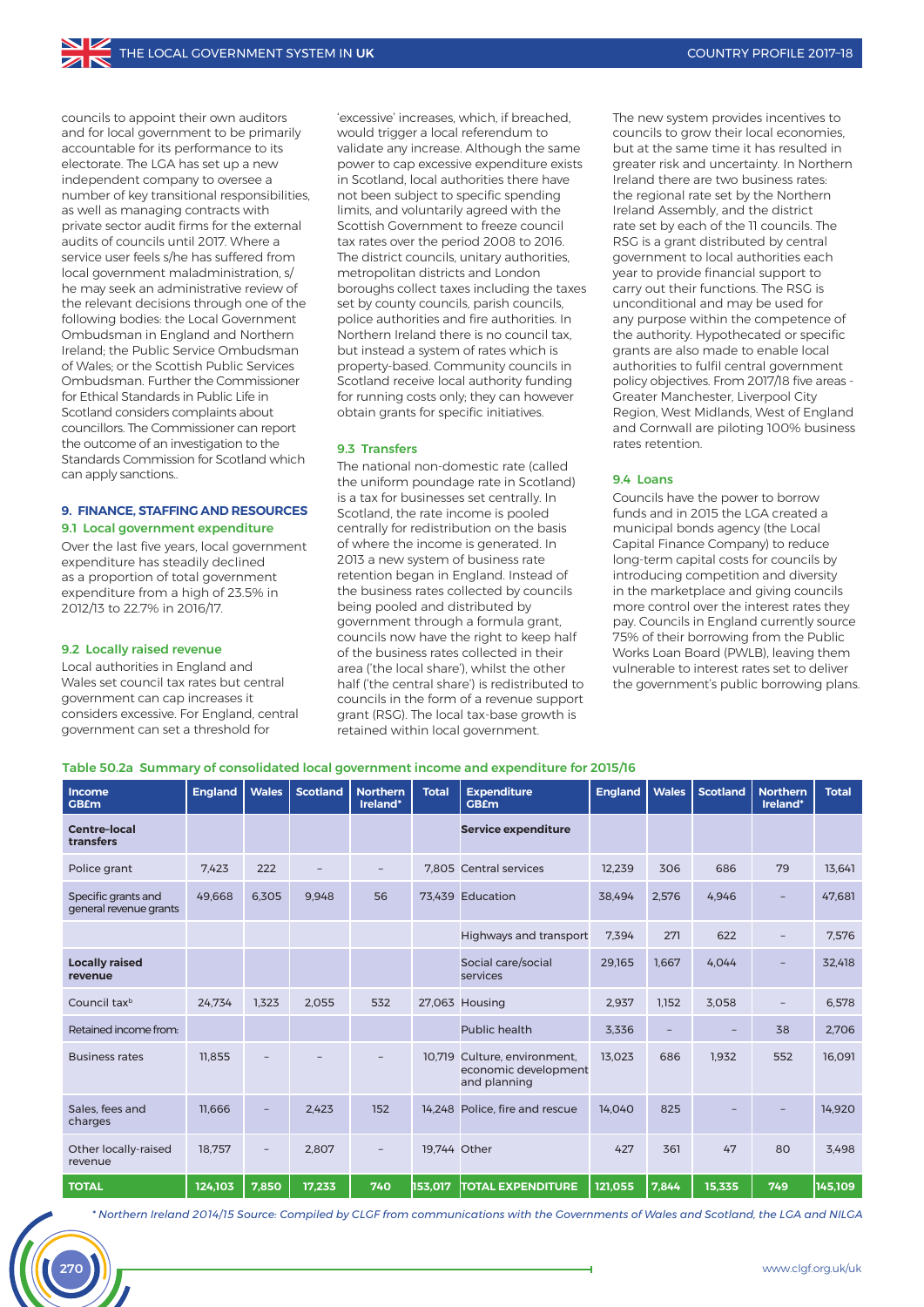#### 9.5 Local authority staff

Local authorities determine their own staffing structure and accordingly employees are recruited, managed and dismissed at the discretion of the local authority. The head official is normally the chief executive. There are a few statutory roles, including a named officer responsible for the proper administration of the council's financial affairs, known as the S151 officer (S95 in Scotland), who is usually but not necessarily the chief financial officer or director of finance. This individual has the power in exceptional cases to immediately suspend all business of the council if s/he suspects serious financial misconduct. All local authority members of staff have the opportunity to join public sector employment unions and a national local government pension scheme.

#### **10. DISTRIBUTION OF SERVICE DELIVERY RESPONSIBILITY** 10.1 Overview of local government

# service delivery responsibility

The services a council provides vary according to the type of council it is and its location in the UK. Single-tier or unitary authorities, including metropolitan councils and London boroughs, are responsible for the provision of all local government functions within their area. They have responsibility for fire and civil defence, waste disposal, local economic development, and transport, especially within cities; and these are often provided through joint authorities. In two-tier local authorities, responsibilities are split between the county councils and the district or borough councils. County councils in England are responsible for managing statutory services and strategic-level functions. The main statutory services are social services for vulnerable and elderly adults and for children in the care of the state ('looked-after children'), fostering, adoption and schools. Other statutory services include the management of waste, the maintenance of roads, public health, environmental management and emergency and disaster planning. More strategic services such as local economic development (LED) and community development or wellbeing are considered discretionary services.

District or borough councils, the lowertier councils of the county system in England, provide many local services and have responsibility for some distinct areas outside the remit of the county such as housing, cemeteries and crematoria and the electoral register. They also deliver services that are managed and determined by the county council: for example, they collect waste and the county manages it, they collect taxes at a level determined by the county, and they work to develop businesses within the framework of an LED policy set by the county council. Local authorities in Northern Ireland are responsible for a restricted number of services: street cleaning; refuse collection and disposal; recreational, social and cultural facilities; promotion of economic development; tourism development; and burial grounds and crematoria. They also have a number of regulatory functions. Parishes and community councils across England, Wales and Northern Ireland manage community facilities such as village halls, war memorials, cemeteries, leisure facilities and playgrounds. The Scottish government's National Performance Framework provides a single framework to which all public services in Scotland are aligned. The entire public sector, including all 32 local authorities, is working in partnership to deliver 16 'national outcomes', which will improve the quality of life and wellbeing for all of Scotland in terms of economic, social and environmental factors. Single Outcome Agreements between the Scottish government and local authorities, working as part of a community planning partnership, set out how each will work at a local level towards delivering the national outcomes.

#### 10.1.1 Recent developments in delivery of services in England 10.1.1.1 Community Budgets: is a programme allowing public services, business and the voluntary sector to work together to develop new responses to local challenges. Beginning with the citizen experience, the budgets are designed to look at the whole system rather than discrete services; and, rooted in evidence, they demand new models of investment to set up and sustain the most effective intervention.

#### **T**able 50.2b Local government expenditure as a percentage of total government expenditure 2012–17

|                                                                             | 2012-13<br>(GB£m) | 2013-14<br>(GB£m) | 2014-15<br>(GB£m) | 2015-16<br>(GB£m) | 2016-17<br>(GB£m) |
|-----------------------------------------------------------------------------|-------------------|-------------------|-------------------|-------------------|-------------------|
| Total government expenditure                                                | 731.993           | 736.886           | 751.988           | 753.916           | 770.576           |
| Total local government expenditure                                          | 171.901           | 172.502           | 173.170           | 173.464           | 174.703           |
| Local government expenditure as a<br>as a % of total government expenditure | 23.5%             | 23.4%             | 23.0%             | 23.0%             | 22.7%             |

*Source: Compiled by CLGF from table 7.1 and table 1.1 of the UK Treasury Public Expenditure, Statistical Report 201750.9*

10.1.1.2 Devolution deals: are agreements between central government, local government and other partners on the new arrangements that will be made in an area to deliver better public services and encourage growth. Before a deal Is agreed, a council or group of councils will negotiate with government on what they need to deliver better local outcomes, as well as what governance arrangements would be appropriate, such as a combined authority and directly elected mayor. Once these proposals are agreed, they are signed by the partners to the agreement and each individual council will then ratify the agreement. A number of devolution deals have been agreed across the country covering metropolitan and nonmetropolitan areas, and many further proposals have been put forward.<sup>10a</sup>

10.1.1.3 Alternative statutory governance frameworks: In recent years councils in England have increasingly been working together to find more efficient ways to deliver public services, save money and promote economic growth. This has been given extra momentum by the recent austerity measures and cuts in funding to local authorities. Joint working approaches seek to provide economies of scale, simplify funding streams and enable councils to plan and deliver services for a workable geography. The four main governance frameworks are: joint committees (JCs) of two or more councils, which are relatively quick to set up but have no legal status and are therefore restricted in what they can do; combined authorities (CAs), are legal bodies set up using national legislation that enables a group of two or more councils to collaborate and take collective decisions across council boundaries; economic prosperity boards (EPBs), which are subject to the same conditions as CAs, but cannot take on transport functions; and, directly elected mayors with powers across more than one council.

# 10.1.1.4 Police and crime commissioners:

Elections for police and crime commissioners (PCCs) take place every four years with the first in November 2012, then 2016 when the turnout was 27.3%, up from 15.1% . Their mandate is to: represent and engage with the public; set local policing priorities; agree a local strategic plan; hold the local chief constable to account; set the local police budget and tax rate; and appoint, the chief constable. Elections were held in all police force areas in England and Wales, except in London, where the Mayor's Office for Policing and Crime has taken on the powers of a PCC. PCCs are also held to account by a police and crime panel composed of locally elected councillors and independent members.

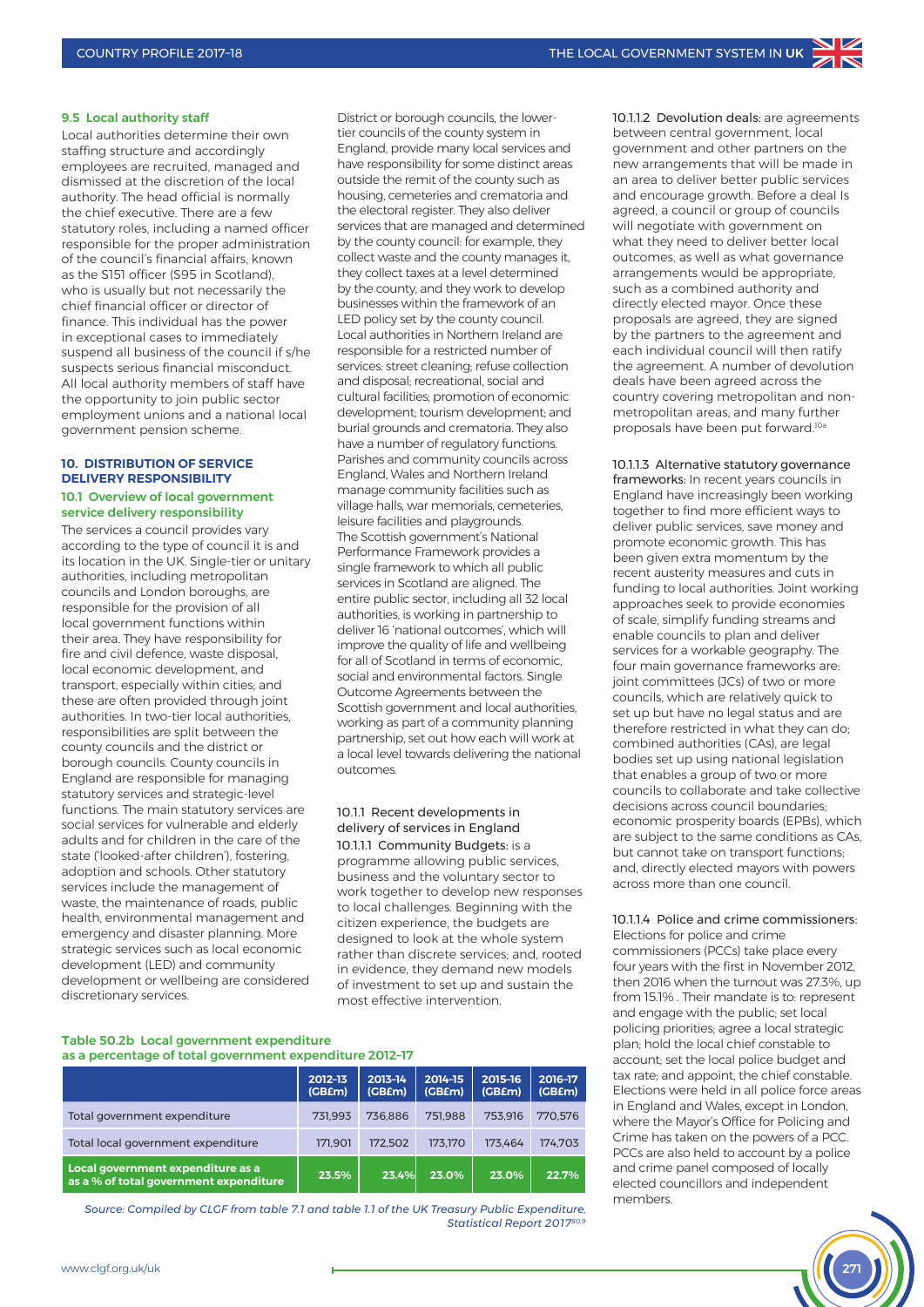#### 10.1.2 Recent developments in delivery of services in Northern Ireland

Recent reforms have seen key services such as planning, urban regeneration, local economic development and local tourism regrouped to promote local development, and this will be reinforced by a more responsive and participatory community planning process. Local councils have a strengthened role in ensuring the local investment climate fits the needs of new business and supports the needs of small and medium-sized enterprises.

#### 10.2 ICT use in service delivery

A National ICT Category Management Programme50.10b (NICTMP) was launched in 2012 aimed at supporting councils to procure the technology systems and tools they need more cost-effectively, to enable them to deliver local public services that provide value for money.

#### 10.3 The role of local government in achieving the UN Sustainable Development Goals (SDGs)

The House of Commons Environmental Audit Committee March 2017 report on SDGs in the UK50.10b laments that 'despite adopting the Sustainable Development Goals and committing itself to working "tirelessly for the full implementation of [the Goals] by 2030", the Government has shown little interest in, or enthusiasm for, implementing the Goals in the UK' (page 25). The report recommends that the government needs to clearly define the responsibilities of local government for contributing to the SDGs. Clarifying the position of local authorities would enable them to develop a level of 'ownership' over their sustainable development programmes. The report noted the benefits of metropolitan mayors playing a greater role in the development agenda for their area, highlighting the success Bristol's mayor has had in environmental policies" (p.36–37).

#### **REFERENCES AND USEFUL WEBSITES**

- 50.1a National government portal www.direct.gov.uk
- 50.1b Women in national parliaments. www.ipu.org/wmn-e/classif.htm
- 50.2a The UK has no written constitution though some founding legislation including the Magna Carta 1215, Bill of Rights (1689), and the Act of Union 1707 www.bl.uk/magna-carta/articles/ britains-unwritten-constitution
- 50.2b Cities and Local Government Devolution Act 2016 www.legislation.gov.uk/ ukpga/2016/1/contents/enacted
- 50.2c Local Government (Democracy) (Wales) Act 2013 www.legislation.gov. uk/anaw/2013/4/contents/enacted
- 50.2d Local Governance (Scotland) Act 2004 www.legislation.gov.uk/ asp/2004/9/contents
- 50.2e Local Government Act (Northern Ireland) 2014 www.legislation.gov. uk/nia/2014/8/contents
- 50.3a 2011 Census England and Wales www.ons.gov.uk/ons/ dcp171778\_292378.pdf
- 50.3b 2011 Census Scotland www.scotlandscensus.gov.uk/ population-households
- 50.3c 2011 Census Northern Ireland www.ninis2.nisra.gov.uk/public/ Theme.aspx?themeNumber=136& themeName=Census 2011
- 50.3d Combined authorities https://www.local.gov.uk/topics/ devolution/combined-authorities
- 50.3e Local government in England: structures UK Parliament 2017 http://researchbriefings.files. parliament.uk/documents/ SN07104/SN07104.pdf
- 50.3f Census of Local Authority Councillors 2013 LGA www.nfer.ac.uk/publications/ LGCL01/LGCL01.pdf
- 50.3g Parish and town councils: recent issues UK Parliament 2015 http://researchbriefings.files. parliament.uk/documents/ SN04827/SN04827.pdf
- 50.3h Local Government Facts and Figures - LGiU 2017 www.lgiu.org. uk/local-government-facts-andfigures/#how-many-councillorsare-there
- 50.3i Open Council Data UK http://opencouncildata.co.uk
- 50.3j County councils www.localgovernmentexecutive. co.uk/councils
- 50.3k Department of Communities and Local Government, England and Wales www.communities.gov.uk
- 50.3l Director General Communities, Scotland www.gov.scot/Topics/ Government/local-government
- 50.3m Department for Local Government and Local Government Business, Wales http://gov.wales/topics/ localgovernment
- 50.3n Department of the Environment, Northern Ireland www.nidirect.gov.uk/departmentof-the-environment
- 50.4a Electoral Commission www.electoralcommission.org.uk
- 50.4b Does local government work for women? Final report - Fawcett Society and Local Government Information Unit www.lgiu.org.uk/report/doeslocal-government-work-forwomen-final-report-of-the-localgovernment-commission
- 50.4c National Census of Local Authority Councillors 2010 www.lga.gov.uk/lga/core/page. do?pageId=15003600
- 50.5 No reference for this section
- 50.6a Local Government Association, England and Wales www.lga.gov.uk 50.6b Welsh Local Government
- Association www.wlga.gov.uk 50.6c Convention of Scottish Local
- Authorities www.cosla.gov.uk 50.6d Northern Ireland Local
- Government Association www.nilga.org
- 50.6e National Association of Local Councils www.nalc.gov.uk
- 50.7 No reference for this section
- 50.8 No reference for this section
- 50.9 Based on the total of GB£171.9bn in table 7.1 and GB£732.0m from table 1.1 for the UK Treasury's Public Expenditure, Statistical Report 2017 www.gov.uk/government/uploads/ system/uploads/attachment\_data/ file/630570/60243\_PESA\_ Accessible.pdf
- 50.10a National ICT Category Management Programme www.local.gov.uk/sites/default/ files/documents/national-ictcommercial-c-cc8.pdf
- 50.10b House of Commons Environmental Audit Committee report Sustainable Development Goals in the UK March 2017 https://publications.parliament. uk/pa/cm201617/cmselect/ cmenvaud/596/596.pdf
- 50.10c England revenue outturn statistical release Tables RS and RSX www.gov.uk/ government/statistics/ local-authority-revenueexpenditure-and-financingengland-2015-to-2016-individuallocal-authority-data-outturn
- 50.10d Wales revenue outturn statistical release table 1 http:// gov.wales/statistics-and-research/ local-authority-revenue-capitaloutturn-expenditure/?lang=en
- 50.10e DoE report on district council (Northern Ireland) rate statistics 2014/15 www.doeni. gov.uk/circular\_lg\_20\_14\_-\_ district\_council\_\_ni\_\_rate\_ statistics\_2014\_2015.pdf
- 50.11a UN statistics surface area http://unstats.un.org/unsd/ demographic/products/dyb/ dyb2006/Table03.pdf
- 50.11b Commonwealth Local Government knowledge hub www.clgf.org.uk/resource-centre/ knowledge-hub
- 50.11c UNDP HDR UK country profile http://hdr.undp.org/en/countries/ profiles/GBR